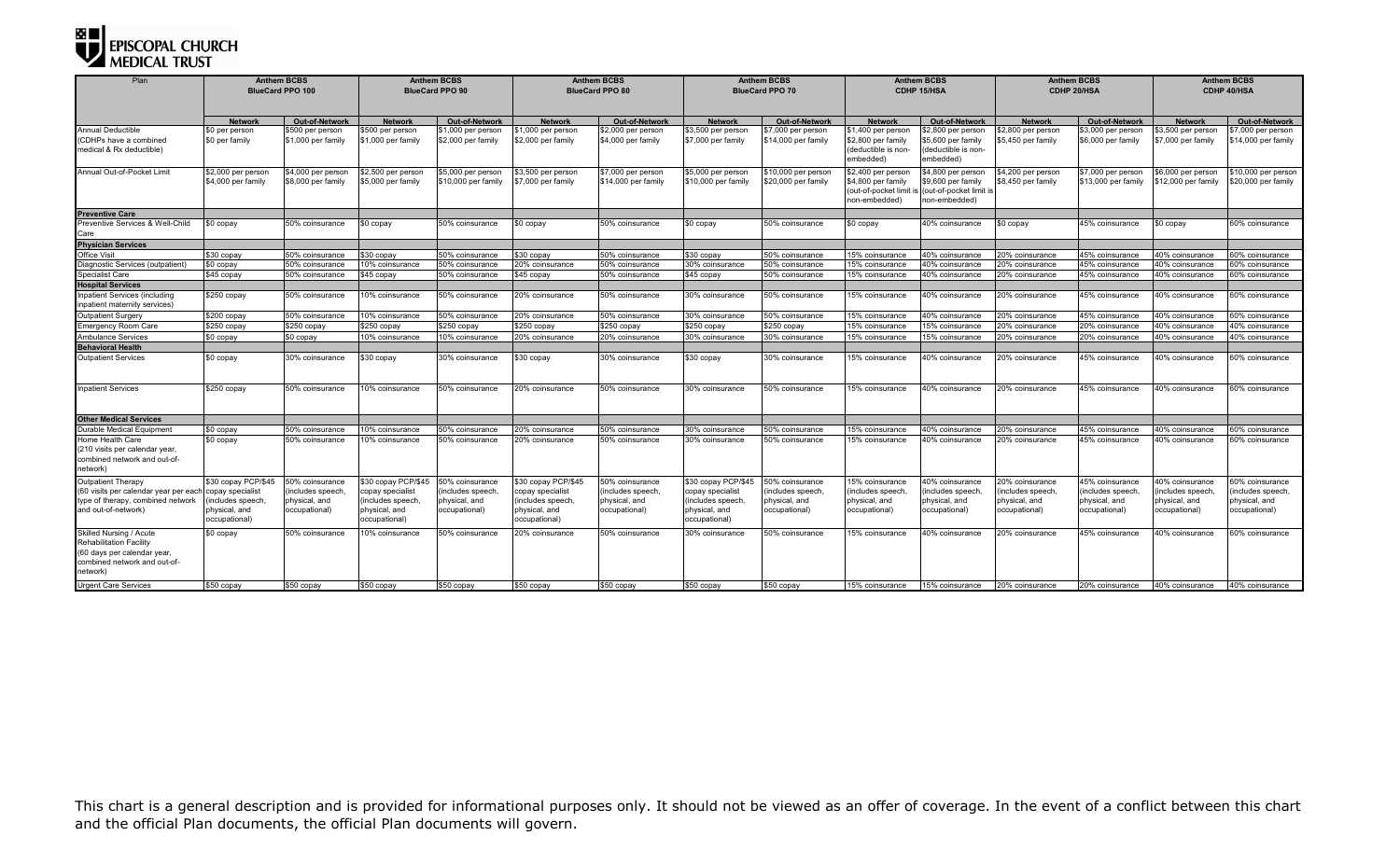## EPISCOPAL CHURCH

| Plan                                                                                                                                | Cigna OAP<br><b>PPO 100</b>              |                                           | Cigna OAP<br><b>PPO 90</b>               |                                           | Cigna OAP<br><b>PPO 80</b>               |                                           | Cigna OAP<br><b>PPO 70</b>               |                                            | Cigna<br>CDHP 15/HSA                                                                 |                                                                                      | Cigna<br>CDHP 20/HSA                     |                                           | Cigna<br>CDHP 40/HSA                      |                                            |
|-------------------------------------------------------------------------------------------------------------------------------------|------------------------------------------|-------------------------------------------|------------------------------------------|-------------------------------------------|------------------------------------------|-------------------------------------------|------------------------------------------|--------------------------------------------|--------------------------------------------------------------------------------------|--------------------------------------------------------------------------------------|------------------------------------------|-------------------------------------------|-------------------------------------------|--------------------------------------------|
|                                                                                                                                     |                                          |                                           |                                          |                                           |                                          |                                           |                                          |                                            |                                                                                      |                                                                                      |                                          |                                           |                                           |                                            |
|                                                                                                                                     | Networ                                   | Out-of-Network                            | Network                                  | Out-of-Network                            | <b>Network</b>                           | Out-of-Network                            | Network                                  | Out-of-Network                             | <b>Network</b>                                                                       | <b>Out-of-Network</b>                                                                | <b>Network</b>                           | Out-of-Network                            | <b>Network</b>                            | Out-of-Network                             |
| <b>Annual Deductible</b><br>(CDHPs have a combined<br>medical & Rx deductible)                                                      | \$0 per person<br>\$0 per family         | \$500 per person<br>\$1,000 per family    | \$500 per person<br>\$1,000 per family   | \$1,000 per person<br>\$2,000 per family  | \$1,000 per person<br>\$2,000 per family | \$2,000 per person<br>\$4,000 per family  | 3,500 per person<br>\$7,000 per family   | \$7,000 per person<br>\$14,000 per family  | \$1,400 per person<br>\$2,800 per family<br>(deductible is non-<br>embedded)         | \$2,800 per person<br>\$5,600 per family<br>deductible is non-<br>embedded)          | \$2,800 per person<br>\$5,450 per family | \$3,000 per person<br>\$6,000 per family  | \$3,500 per person<br>\$7,000 per family  | \$7,000 per person<br>\$14,000 per family  |
| Annual Out-of-Pocket Limit                                                                                                          | \$2,000 per person<br>\$4,000 per family | \$4,000 per person<br>\$8,,000 per family | \$2,500 per person<br>\$5,000 per family | \$5,000 per person<br>\$10,000 per family | \$3,500 per person<br>\$7,000 per family | \$7,000 per person<br>\$14,000 per family | \$5,000 per person<br>310,000 per family | \$10,000 per person<br>\$20,000 per family | \$2,400 per person<br>\$4,800 per family<br>(out-of-pocket limit is<br>non-embedded) | \$4,800 per person<br>\$9,600 per family<br>(out-of-pocket limit is<br>non-embedded) | \$4,200 per person<br>\$8,450 per family | \$7,000 per person<br>\$13,000 per family | \$6,000 per person<br>\$12,000 per family | \$10,000 per person<br>\$20,000 per family |
| <b>Preventive Care</b>                                                                                                              |                                          |                                           |                                          |                                           |                                          |                                           |                                          |                                            |                                                                                      |                                                                                      |                                          |                                           |                                           |                                            |
| Preventive Services & Well-Child<br>Care                                                                                            | \$0 copay                                | 50% coinsurance                           | \$0 copay                                | 50% coinsurance                           | \$0 copay                                | 50% coinsurance                           | ₿0 сорау                                 | 50% coinsurance                            | \$0 copay                                                                            | 40% coinsurance                                                                      | \$0 copay                                | 45% coinsurance                           | \$0 copay                                 | 60% coinsurance                            |
| <b>Physician Services</b>                                                                                                           |                                          |                                           |                                          |                                           |                                          |                                           |                                          |                                            |                                                                                      |                                                                                      |                                          |                                           |                                           |                                            |
| <b>Office Visit</b>                                                                                                                 | \$30 copay                               | 50% coinsurance                           | \$30 copav                               | 50% coinsurance                           | \$30 copay                               | 50% coinsurance                           | \$30 copav                               | 50% coinsurance                            | 15% coinsurance                                                                      | 40% coinsurance                                                                      | 20% coinsurance                          | 45% coinsurance                           | 40% coinsurance                           | 60% coinsurance                            |
| Diagnostic Services (outpatient)                                                                                                    | \$0 copay                                | 50% coinsurance                           | 0% coinsurance                           | 50% coinsurance                           | 20% coinsurance                          | 50% coinsurance                           | 30% coinsurance                          | 50% coinsurance                            | 15% coinsurance                                                                      | 40% coinsurance                                                                      | 20% coinsurance                          | 45% coinsurance                           | 40% coinsurance                           | <b>30% coinsurance</b>                     |
| Specialist Care                                                                                                                     | \$45 copay                               | 50% coinsurance                           | \$45 copay                               | 50% coinsurance                           | \$45 copay                               | 50% coinsurance                           | \$45 copay                               | 50% coinsurance                            | 15% coinsurance                                                                      | 40% coinsurance                                                                      | 20% coinsurance                          | 45% coinsurance                           | 40% coinsurance                           | 60% coinsurance                            |
| <b>Hospital Services</b>                                                                                                            |                                          |                                           |                                          |                                           |                                          |                                           |                                          |                                            |                                                                                      |                                                                                      |                                          |                                           |                                           |                                            |
| Inpatient Services (including<br>inpatient maternity services)                                                                      | $$250$ copay                             | 50% coinsurance                           | 0% coinsurance                           | 50% coinsurance                           | 20% coinsurance                          | 50% coinsurance                           | 30% coinsurance                          | 50% coinsurance                            | 15% coinsurance                                                                      | 40% coinsurance                                                                      | 20% coinsurance                          | 45% coinsurance                           | 40% coinsurance                           | 60% coinsurance                            |
| <b>Outpatient Surgery</b>                                                                                                           | \$200 copay                              | 50% coinsurance                           | 0% coinsurance                           | 50% coinsurance                           | 20% coinsurance                          | 50% coinsurance                           | 30% coinsurance                          | 50% coinsurance                            | 15% coinsurance                                                                      | 40% coinsurance                                                                      | 20% coinsurance                          | 45% coinsurance                           | 40% coinsurance                           | 60% coinsurance                            |
| <b>Emergency Room Care</b>                                                                                                          | \$250 copay                              | \$250 copay                               | \$250 copav                              | \$250 copav                               | \$250 copav                              | \$250 copay                               | \$250 copav                              | \$250 copav                                | 15% coinsurance                                                                      | 15% coinsurance                                                                      | 20% coinsurance                          | 20% coinsurance                           | 0% coinsurance                            | 40% coinsurance                            |
| <b>Ambulance Services</b>                                                                                                           | \$0 copay                                | \$0 copay                                 | 10% coinsurance                          | 10% coinsurance                           | 20% coinsurance                          | 20% coinsurance                           | 30% coinsurance                          | 30% coinsurance                            | 15% coinsurance                                                                      | 15% coinsurance                                                                      | 20% coinsurance                          | 20% coinsurance                           | I0% coinsurance                           | 40% coinsurance                            |
| <b>Behavioral Health</b>                                                                                                            |                                          |                                           |                                          |                                           |                                          |                                           |                                          |                                            |                                                                                      |                                                                                      |                                          |                                           |                                           |                                            |
| <b>Outpatient Services</b>                                                                                                          | \$0 copay                                | 30% coinsurance                           | \$30 copay                               | 30% coinsurance                           | \$30 copay                               | 30% coinsurance                           | \$30 сорау                               | 30% coinsurance                            | 15% coinsurance                                                                      | 40% coinsurance                                                                      | 20% coinsurance                          | 45% coinsurance                           | 40% coinsurance                           | 60% coinsurance                            |
| <b>Inpatient Services</b>                                                                                                           | \$250 copay                              | 50% coinsurance                           | 10% coinsurance                          | 50% coinsurance                           | 20% coinsurance                          | 50% coinsurance                           | 30% coinsurance                          | 50% coinsurance                            | 15% coinsurance                                                                      | 40% coinsurance                                                                      | 20% coinsurance                          | 45% coinsurance                           | 40% coinsurance                           | 60% coinsurance                            |
| <b>Other Medical Services</b>                                                                                                       |                                          |                                           |                                          |                                           |                                          |                                           |                                          |                                            |                                                                                      |                                                                                      |                                          |                                           |                                           |                                            |
| Durable Medical Equipment                                                                                                           | \$0 copay                                | 50% coinsurance                           | 0% coinsurance                           | 50% coinsurance                           | 20% coinsurance                          | 50% coinsurance                           | 30% coinsurance                          | 50% coinsurance                            | 15% coinsurance                                                                      | 40% coinsurance                                                                      | 20% coinsurance                          | 45% coinsurance                           | 40% coinsurance                           | 60% coinsurance                            |
| Home Health Care<br>(210 visits per calendar year,<br>combined network and out-of-<br>network)                                      | \$0 copay                                | 50% coinsurance                           | 0% coinsurance                           | 50% coinsurance                           | 20% coinsurance                          | 50% coinsurance                           | 30% coinsurance                          | 50% coinsurance                            | 15% coinsurance                                                                      | 40% coinsurance                                                                      | 20% coinsurance                          | 45% coinsurance                           | 40% coinsurance                           | 60% coinsurance                            |
| <b>Outpatient Therapy</b>                                                                                                           | \$30 copay PCP/\$45                      | 50% coinsurance                           | \$30 copay PCP/\$45                      | 50% coinsurance                           | \$30 copay PCP/\$45                      | 50% coinsurance                           | \$30 copay PCP/\$45                      | 50% coinsurance                            | 15% coinsurance                                                                      | 40% coinsurance                                                                      | 20% coinsurance                          | 45% coinsurance                           | 40% coinsurance                           | 60% coinsurance                            |
| (60 visits per calendar year per each                                                                                               | copay specialist                         | (includes speech,                         | copay specialist                         | includes speech,                          | copay specialist                         | includes speech                           | copay specialist                         | includes speech,                           | (includes speech,                                                                    | includes speech                                                                      | includes speech,                         | (includes speech                          | includes speech                           | includes speech.                           |
| type of therapy, combined network                                                                                                   | includes speech,                         | physical, and                             | includes speech,                         | physical, and                             | (includes speech,                        | physical, and                             | includes speech.                         | physical, and                              | physical, and                                                                        | physical, and                                                                        | physical, and                            | physical, and                             | physical, and                             | physical, and                              |
| and out-of-network)                                                                                                                 | physical, and<br>occupational)           | occupational)                             | physical, and<br>occupational)           | occupational)                             | physical, and<br>occupational)           | occupational)                             | physical, and<br>occupational)           | occupational)                              | occupational)                                                                        | occupational)                                                                        | occupational)                            | occupational)                             | occupational)                             | occupational)                              |
| Skilled Nursing / Acute<br><b>Rehabilitation Facility</b><br>(60 days per calendar year<br>combined network and out-of-<br>network) | \$0 copay                                | 50% coinsurance                           | 10% coinsurance                          | 50% coinsurance                           | 20% coinsurance                          | 50% coinsurance                           | 30% coinsurance                          | 50% coinsurance                            | 15% coinsurance                                                                      | 40% coinsurance                                                                      | 20% coinsurance                          | 45% coinsurance                           | 40% coinsurance                           | 60% coinsurance                            |
| <b>Urgent Care Services</b>                                                                                                         | \$50 copay                               | \$50 copay                                | \$50 copay                               | \$50 copay                                | \$50 copay                               | \$50 copay                                | \$50 copay                               | \$50 copay                                 | 15% coinsurance                                                                      | 15% coinsurance                                                                      | 20% coinsurance                          | 20% coinsurance                           | 40% coinsurance                           | 40% coinsurance                            |

This chart is a general description and is provided for informational purposes only. It should not be viewed as an offer of coverage. In the event of a conflict between this chart and the official Plan documents, the official Plan documents will govern.